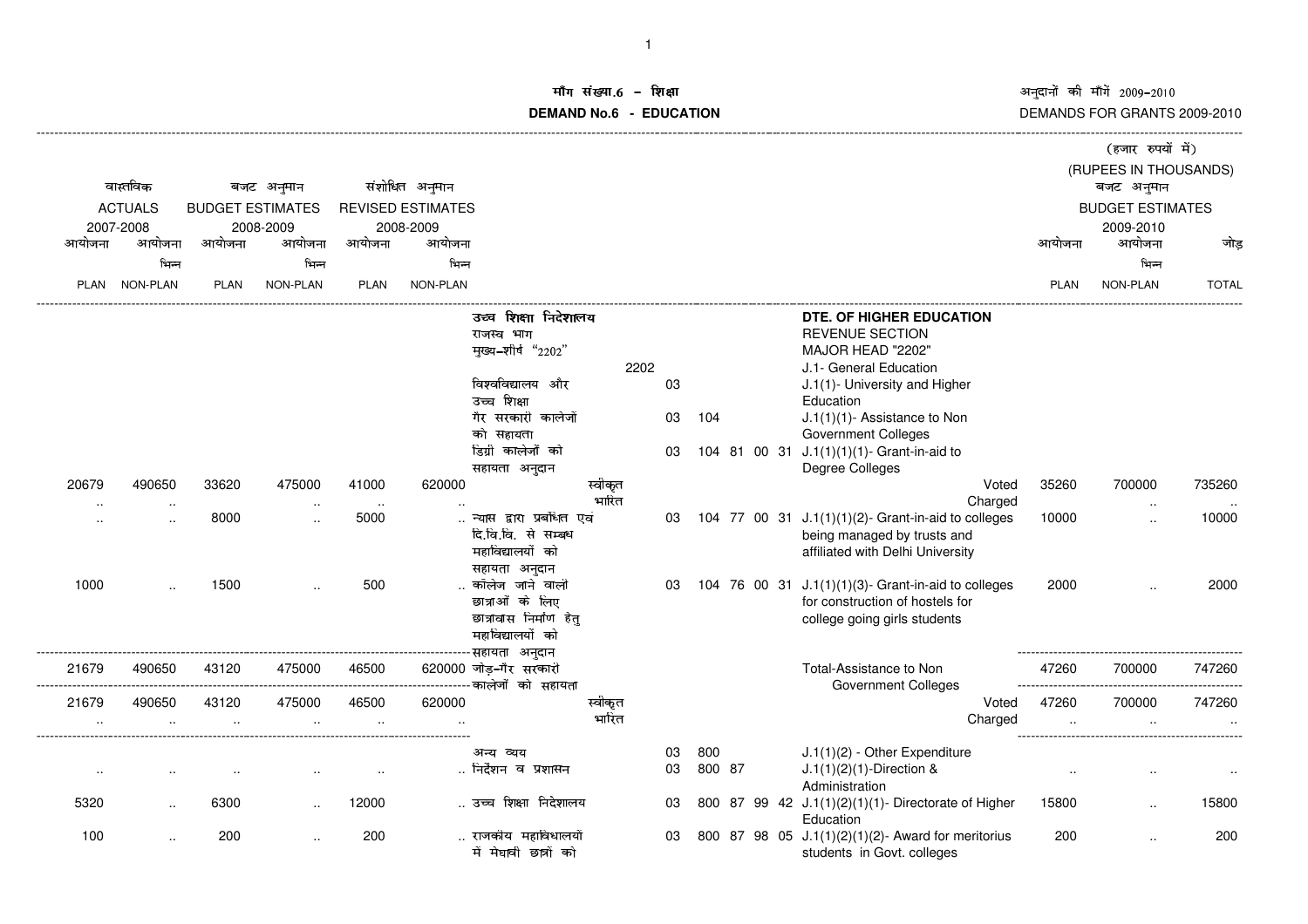अनुदानों की माँगें 2009–2010<br>DEMANDS FOR GRANTS 2009-2010

#### iंग संख्या.6 –<br>\\DN\c C **DEMAND No.6 - EDUCATIONराक्षा संस्कृति के बाद से प्राप्त करने के बाद में बाद से प्राप्त करने के बाद में जाएगा। ज्यों के बाद में बाद म**

|       |                 |                         |                 |             |                          |                            |    |  |                                                    |             | (हजार रुपयों में)       |              |
|-------|-----------------|-------------------------|-----------------|-------------|--------------------------|----------------------------|----|--|----------------------------------------------------|-------------|-------------------------|--------------|
|       |                 |                         |                 |             |                          |                            |    |  |                                                    |             | (RUPEES IN THOUSANDS)   |              |
|       | वास्तविक        |                         | बजट अनुमान      |             | संशोधित अनुमान           |                            |    |  |                                                    |             | बजट अनुमान              |              |
|       | <b>ACTUALS</b>  | <b>BUDGET ESTIMATES</b> |                 |             | <b>REVISED ESTIMATES</b> |                            |    |  |                                                    |             | <b>BUDGET ESTIMATES</b> |              |
|       | 2007-2008       |                         | 2008-2009       |             | 2008-2009                |                            |    |  |                                                    |             | 2009-2010               |              |
| आयोजन | आयोजना          | आयोजना                  | आयोजना          | आयोजना      | आयोजना                   |                            |    |  |                                                    | आयोजन       | आयोजना                  | जोड          |
|       | भिन्न           |                         | भिन्न           |             | भिन्न                    |                            |    |  |                                                    |             | भिन्न                   |              |
| PLAN  | <b>NON-PLAN</b> | <b>PLAN</b>             | <b>NON-PLAN</b> | <b>PLAN</b> | <b>NON-PLAN</b>          |                            |    |  |                                                    | <b>PLAN</b> | NON-PLAN                | <b>TOTAL</b> |
|       |                 |                         |                 |             |                          | पुरस्कार                   |    |  |                                                    |             |                         |              |
|       | $\cdot$ .       | 1000                    | . .             | 300         |                          | विश्वविधालय<br>कालेजो      | 03 |  | 800 87 97 42 J.1(1)(2)(1)(3)- Promotion of sports  | 1000        | $\cdot$ .               | 1000         |
|       |                 |                         |                 |             |                          | में खेलकूद सुविधाओं        |    |  | facilities in university colleges                  |             |                         |              |
|       |                 |                         |                 |             |                          | को प्रोत्साहन              |    |  |                                                    |             |                         |              |
| 75    |                 | 10000                   |                 | 30000       |                          | अंबेडकर विश्वविद्यालय की   | 03 |  | 800 87 96 42 J.1(1)(2)(1)(4)- Setting up of        | 80000       |                         | 80000        |
|       |                 |                         |                 |             |                          | स्थापना                    |    |  | <b>Ambedkar University</b>                         |             |                         |              |
|       |                 | 1000                    |                 | 500         |                          | महाविद्यालय प्रवक्ताओं के  | 03 |  | 800 87 95 42 J.1(1)(2)(1)(5)- Award for college    | 1000        |                         | 1000         |
|       |                 |                         |                 |             |                          | लिए पुरस्कार               |    |  | lecturers                                          |             |                         |              |
|       |                 | 12000                   |                 | 12000       |                          | आर्थिक रूप से कमजोर        | 03 |  | 800 87 94 42 J.1(1)(2)(1)(6)- Financial assistance | 10000       |                         | 10000        |
|       |                 |                         |                 |             |                          | वर्ग के छात्रों को वित्तीय |    |  | for students of economically                       |             |                         |              |
|       |                 |                         |                 |             |                          | सहायता                     |    |  | weaker sections                                    |             |                         |              |

-------------------------------------------------------------------------------------------------------------------------------------------------------------------------------------------------------------------------------------------------------------------------------------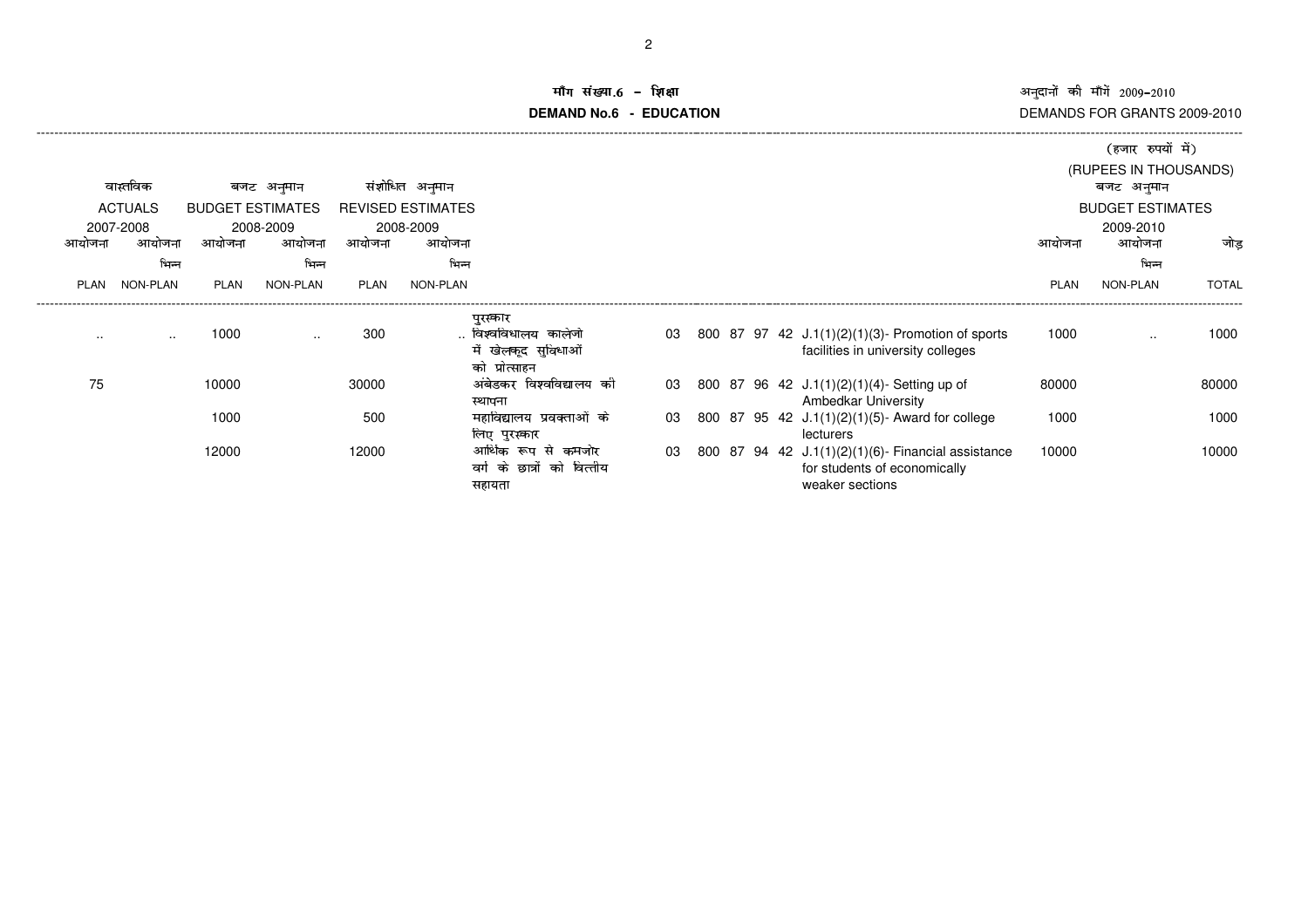अनुदानों की माँगें 2009–2010 DEMANDS FOR GRANTS 2009-2010

# माँग संख्या.6 - शिक्षा **DEMAND No.6 - EDUCATION**

|             |                 |             |                         |             |                          |                                                                                                               |          |     |  |                                                                                                                                                |             | (हजार रुपयों में)                   |              |  |
|-------------|-----------------|-------------|-------------------------|-------------|--------------------------|---------------------------------------------------------------------------------------------------------------|----------|-----|--|------------------------------------------------------------------------------------------------------------------------------------------------|-------------|-------------------------------------|--------------|--|
|             | वास्तविक        |             | बजट अनुमान              |             | संशोधित अनुमान           |                                                                                                               |          |     |  |                                                                                                                                                |             | (RUPEES IN THOUSANDS)<br>बजट अनुमान |              |  |
|             | <b>ACTUALS</b>  |             | <b>BUDGET ESTIMATES</b> |             | <b>REVISED ESTIMATES</b> |                                                                                                               |          |     |  |                                                                                                                                                |             | <b>BUDGET ESTIMATES</b>             |              |  |
|             | 2007-2008       |             | 2008-2009               |             | 2008-2009                |                                                                                                               |          |     |  |                                                                                                                                                |             | 2009-2010                           |              |  |
| आयोजना      | आयोजना          | आयोजना      | आयोजना                  | आयोजना      | आयोजना                   |                                                                                                               |          |     |  |                                                                                                                                                | आयोजना      | आयोजना                              | जोड़         |  |
|             | भिन्न           |             | भिन्न                   |             | भिन्न                    |                                                                                                               |          |     |  |                                                                                                                                                |             | भिन्न                               |              |  |
| <b>PLAN</b> | <b>NON-PLAN</b> | <b>PLAN</b> | <b>NON-PLAN</b>         | <b>PLAN</b> | NON-PLAN                 |                                                                                                               |          |     |  |                                                                                                                                                | <b>PLAN</b> | NON-PLAN                            | <b>TOTAL</b> |  |
|             |                 | 500         |                         |             |                          | आर्युविज्ञान एंव<br>इजिनिंयरिग मे सम्मिलित<br>प्रवेश परीक्षा हेतु योग्य<br>छात्रों कों विशेष पढाई<br>सुविधाऐँ | 03       |     |  | 800 87 92 42 J.1(1)(2)(1)(7)- Special coaching<br>facilities for combined entrance<br>test for Medical & Engineering for<br>deserving students |             |                                     |              |  |
|             |                 |             |                         |             |                          | विश्वविद्यालयों को<br>सहायता                                                                                  | 03       | 102 |  | $J.1(1)(3)$ - Assistance to<br><b>Universities</b>                                                                                             |             |                                     |              |  |
|             | $\cdot$ .       | 5000        |                         | 5000        |                          | इन्द्रप्रस्थ विश्वविद्यालय<br>को सहायता अनुदान                                                                | 03       |     |  | 102 91 00 31 J.1(1)(3)(1)-Grant-in-aid to<br>Indraprastha Vishwavidyalaya                                                                      |             |                                     |              |  |
|             |                 | 6500        |                         |             |                          | महिला तकनीकी<br>संस्थान के लिये गुरु<br>गोविन्द सिंह इन्द्रप्रस्थ<br>विश्वविद्यालय को<br>सहायता अनुदान        | 03       |     |  | 102 90 00 31 J.1(1)(3)(2)-Grant-in-aid to<br>Guru Govind Singh Indraprastha<br>University for Mahila Institute<br>of Technology                |             |                                     |              |  |
|             |                 | 50000       |                         | 110000      |                          | राष्ट्रीय विधि स्कूल<br>विश्वविद्यालय नई दिल्ली को<br>सहायता अनुदान                                           | 03       |     |  | 102 89 00 31 J.1(1)(3)(3)-Grant-in-aid to University 110000<br>of National Law School at New<br>Delhi                                          |             |                                     | 110000       |  |
|             |                 |             |                         |             |                          | उच्च शिक्षा संस्थान                                                                                           | 03       | 112 |  | $J.1(1)(4)$ -Institutes of Higher<br>Learning                                                                                                  |             |                                     |              |  |
| 6111        |                 | 5000        |                         | 8900        |                          | दिल्ली धरोहर,अनुसंधान<br>एवं प्रबंधन संस्थान                                                                  | 03       |     |  | 112 89 00 42 J.1(1)(4)(1)-Delhi Institute of<br>Heritage, Research &<br>Management.                                                            | 9000        |                                     | 9000         |  |
| 12683       |                 | 5000        |                         | 300         |                          | राजकीय महाविधालयों<br>में नये पाठ्यकर्मों को<br>आरम्भ करना                                                    | 03       |     |  | 112 90 00 42 J.1(1)(4)(2)- Introduction of new<br>courses in govt. colleges                                                                    | 5000        |                                     | 5000         |  |
|             |                 | 2000        |                         | 300         |                          | नये महाविद्यालयों का<br>खुलना                                                                                 | 03       |     |  | 112 88 00 42 J.1(1)(4)(3)- Opening of new degree<br>College                                                                                    | 1000        | $\ddot{\phantom{a}}$                | 1000         |  |
| 11944       | $\cdot$ .       | 5000        | $\ddot{\phantom{a}}$    | 25000       |                          | निर्देशन व प्रशासन<br>लघु कार्य                                                                               | 03<br>03 | 001 |  | J.1(1)(5)- Direction & Administration<br>001 00 00 27 J.1(1)(5)(1)- Minor Works                                                                | 13000       | $\ddot{\phantom{a}}$                | 13000        |  |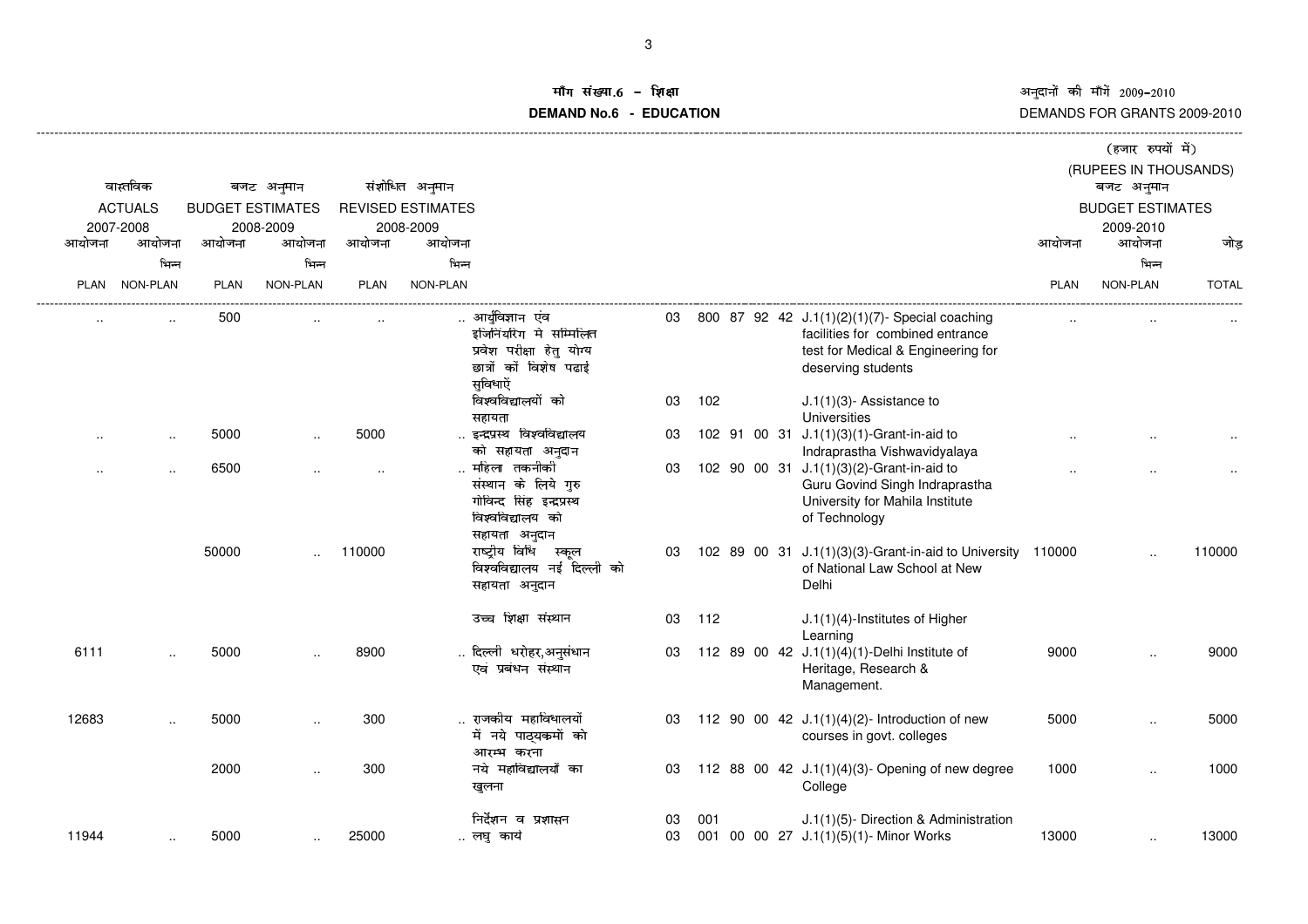अनुदानों की माँगें 2009–2010<br>DEMANDS FOR GRANTS 2009-2010

### iॅग संख्या.6 –<br>' **DEMAND No.6 - EDUCATION**शक्षा सामग्रीहरू के साथ समय करने के साथ समय करने के अन्य प्रकाश करने के अन्य प्रकाश करने के अन्य प्रकाश करने क

|                          |                 |             |                         |             |                          |                                                                                                                                 |      |                |        |  |                                                                                                                                                                                                       |         |             | (हजार रुपयों में)       |              |
|--------------------------|-----------------|-------------|-------------------------|-------------|--------------------------|---------------------------------------------------------------------------------------------------------------------------------|------|----------------|--------|--|-------------------------------------------------------------------------------------------------------------------------------------------------------------------------------------------------------|---------|-------------|-------------------------|--------------|
| वास्तविक                 |                 | बजट अनुमान  |                         |             | संशोधित अनुमान           |                                                                                                                                 |      |                |        |  |                                                                                                                                                                                                       |         |             | (RUPEES IN THOUSANDS)   |              |
|                          | <b>ACTUALS</b>  |             | <b>BUDGET ESTIMATES</b> |             | <b>REVISED ESTIMATES</b> |                                                                                                                                 |      |                |        |  |                                                                                                                                                                                                       |         |             | <b>BUDGET ESTIMATES</b> |              |
|                          | 2007-2008       |             | 2008-2009               |             | 2008-2009                |                                                                                                                                 |      |                |        |  |                                                                                                                                                                                                       |         |             | 2009-2010               |              |
| आयोजना                   | आयोजना<br>भिन्न | आयोजना      | आयोजना<br>भिन्न         | आयोजना      | आयोजना<br>भिन्न          |                                                                                                                                 |      |                |        |  |                                                                                                                                                                                                       |         | आयोजना      | आयोजना<br>भिन्न         | जोड          |
| <b>PLAN</b>              | <b>NON-PLAN</b> | <b>PLAN</b> | <b>NON-PLAN</b>         | <b>PLAN</b> | <b>NON-PLAN</b>          |                                                                                                                                 |      |                |        |  |                                                                                                                                                                                                       |         | <b>PLAN</b> | <b>NON-PLAN</b>         | <b>TOTAL</b> |
|                          |                 |             |                         |             |                          |                                                                                                                                 |      |                |        |  |                                                                                                                                                                                                       |         |             |                         |              |
|                          |                 |             |                         |             |                          | अनूसुचित जातियों के लिए<br>विशेष घटक योजना                                                                                      |      |                | 03 789 |  | J.1(1)(6)- Special Component<br><b>Plan for Scheduled Castes</b>                                                                                                                                      |         |             |                         |              |
| 4540                     |                 | 7380        |                         | 9000        |                          | डिग्री कालेजों को                                                                                                               |      | 03             |        |  | 789 99 00 31 J.1(1)(6)(1)- Grant-in aid to                                                                                                                                                            |         | 7740        |                         | 7740         |
|                          |                 |             |                         |             |                          | सहायता अनुदान                                                                                                                   |      |                |        |  | Degree Colleges(SCSP)                                                                                                                                                                                 |         |             |                         |              |
|                          |                 | 1000        |                         |             |                          | (एस.सी.एस.पी.)<br>प्रवेश परीक्षा के लिए                                                                                         |      |                |        |  |                                                                                                                                                                                                       |         |             |                         |              |
|                          |                 |             |                         |             |                          | प्रशिक्षण संस्थानों में दाखिल                                                                                                   |      | 03             |        |  | 789 98 00 42 J.1(1)(6)(2)- Reimbursement of<br>fee paid by SC/ST students                                                                                                                             |         |             |                         |              |
|                          |                 |             |                         |             |                          | अ.जा./अ.ज.जा. के छात्रों                                                                                                        |      |                |        |  | admitted in coaching institutions                                                                                                                                                                     |         |             |                         |              |
|                          |                 |             |                         |             |                          | द्वारा दी गई फीस की                                                                                                             |      |                |        |  | for entrance exams. (SCSP)                                                                                                                                                                            |         |             |                         |              |
|                          |                 |             |                         |             |                          | प्रतिपूर्ति (एस.सी.एस.पी.)                                                                                                      |      |                |        |  |                                                                                                                                                                                                       |         |             |                         |              |
| 62452                    | 490650          | 161000      | 475000                  | 260000      |                          | 620000 जोड़-मुख्य शीर्ष "2202"                                                                                                  |      |                |        |  | TOTAL - MAJOR HEAD"2202"                                                                                                                                                                              |         | 301000      | 700000                  | 1001000      |
| 62452                    | 490650          | 161000      | 475000                  | 260000      | 620000                   | स्वीकृत                                                                                                                         |      |                |        |  |                                                                                                                                                                                                       | Voted   | 301000      | 700000                  | 1001000      |
| $\cdot$ .                | $\cdot$ .       | $\ddotsc$   | $\ddotsc$               | $\ddotsc$   |                          | भारित                                                                                                                           |      |                |        |  |                                                                                                                                                                                                       | Charged |             | $\ddotsc$               |              |
| 62452                    | 490650          | 161000      | 475000                  | 260000      |                          | 620000 जोड–राजस्व भागः                                                                                                          |      |                |        |  | TOTAL - REVENUE SECTION :                                                                                                                                                                             |         | 301000      | 700000                  | 1001000      |
| ---------------<br>62452 | 490650          | 161000      | 475000                  | 260000      | -------------<br>620000  | स्वीकृत                                                                                                                         |      |                |        |  |                                                                                                                                                                                                       | Voted   | 301000      | 700000                  | 1001000      |
|                          |                 |             |                         |             |                          | भारित                                                                                                                           |      |                |        |  |                                                                                                                                                                                                       | Charged |             |                         |              |
|                          |                 |             |                         |             |                          | पुंजी भागः<br>मुख्य शीर्ष "4202"<br>शिक्षा, खेलकूद, कला<br>एवं संस्कृति पर पूँजी<br>परिव्यय                                     | 4202 |                |        |  | <b>CAPITAL SECTION:</b><br>MAJOR HEAD "4202"<br>JJ.1-Capital Outlay on Education,<br>Sports, Art & Culture                                                                                            |         |             |                         |              |
| 545000                   |                 | 430000      |                         | 215000      |                          | सामान्य शिक्षा<br>उच्च शिक्षा एवं<br>विश्वविद्यालय<br>इन्द्र प्रस्थ विश्वविद्यालय<br>के लिए भूमि का<br>आवंटन एवं भवन<br>निर्माण |      | 01<br>01<br>01 | 203    |  | JJ.1(1)-General Education<br>JJ.1(1)(1)-Universities &<br><b>Higher Education</b><br>203 96 00 42 JJ.1(1)(1)(1)- Allotment of land<br>and Construction of building of<br>Indraprastha Vishwavidyalaya |         | 250000      |                         | 250000       |

-------------------------------------------------------------------------------------------------------------------------------------------------------------------------------------------------------------------------------------------------------------------------------------